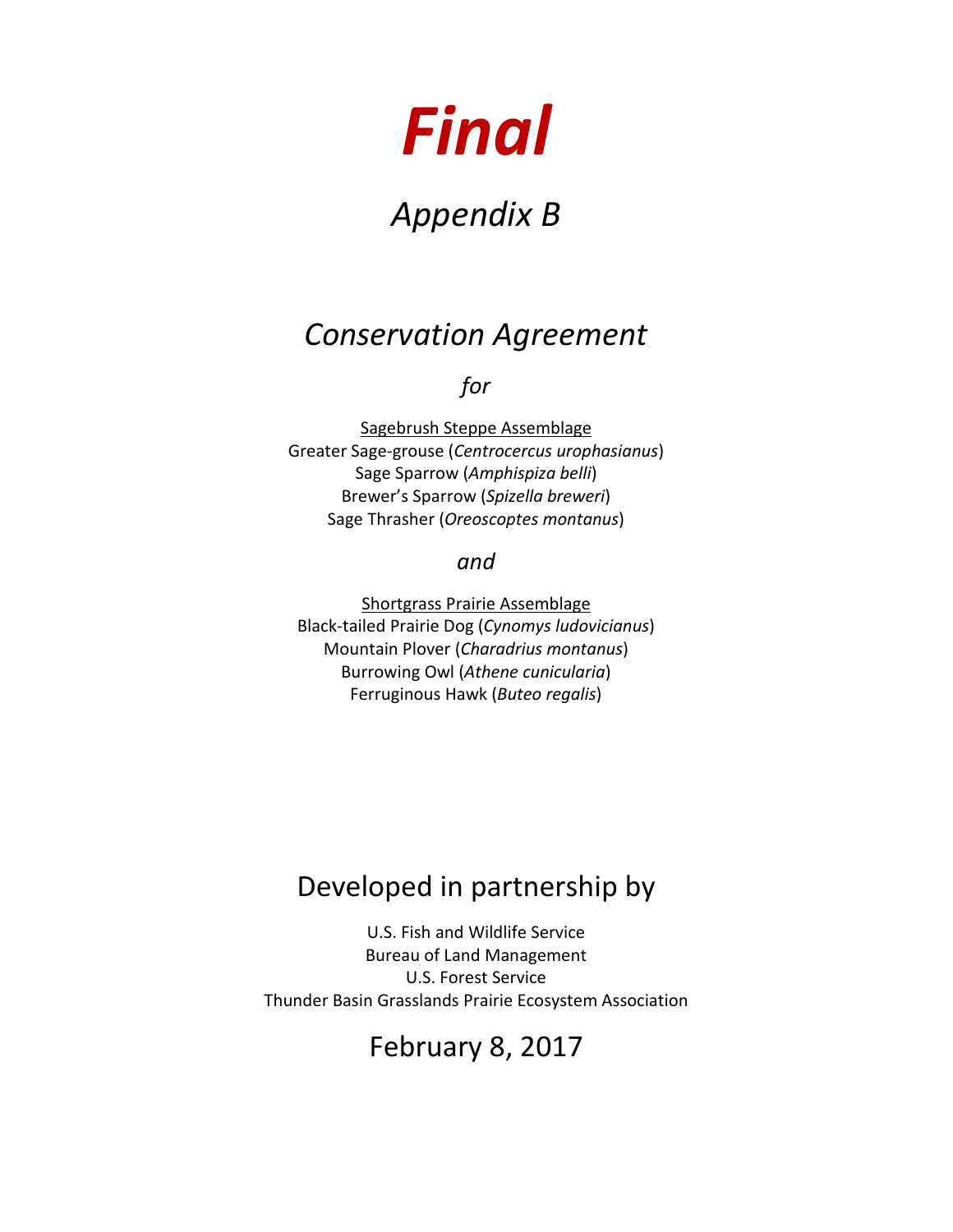## **Contents**

| $\mathbf{1}$   |     |                                                                                              |  |
|----------------|-----|----------------------------------------------------------------------------------------------|--|
|                | 1.1 |                                                                                              |  |
|                | 1.2 | Relationship of this CA to BLM and USFS Management Plans and Authorizations Land Use Plans 2 |  |
|                | 1.3 |                                                                                              |  |
|                | 1.4 |                                                                                              |  |
|                |     |                                                                                              |  |
|                | 2.1 |                                                                                              |  |
|                | 2.2 |                                                                                              |  |
| $\overline{3}$ |     |                                                                                              |  |
|                | 3.1 |                                                                                              |  |
|                | 3.2 |                                                                                              |  |
|                | 3.3 |                                                                                              |  |
|                | 3.4 |                                                                                              |  |
| 4              |     |                                                                                              |  |
|                | 4.1 |                                                                                              |  |
|                | 4.2 |                                                                                              |  |
| 5              |     |                                                                                              |  |
| 6              |     |                                                                                              |  |
| 7              |     |                                                                                              |  |
| 8              |     |                                                                                              |  |
| 9              |     |                                                                                              |  |
| 10             |     |                                                                                              |  |
| 11             |     |                                                                                              |  |
| 12             |     |                                                                                              |  |
| 13             |     |                                                                                              |  |
|                |     |                                                                                              |  |
|                |     |                                                                                              |  |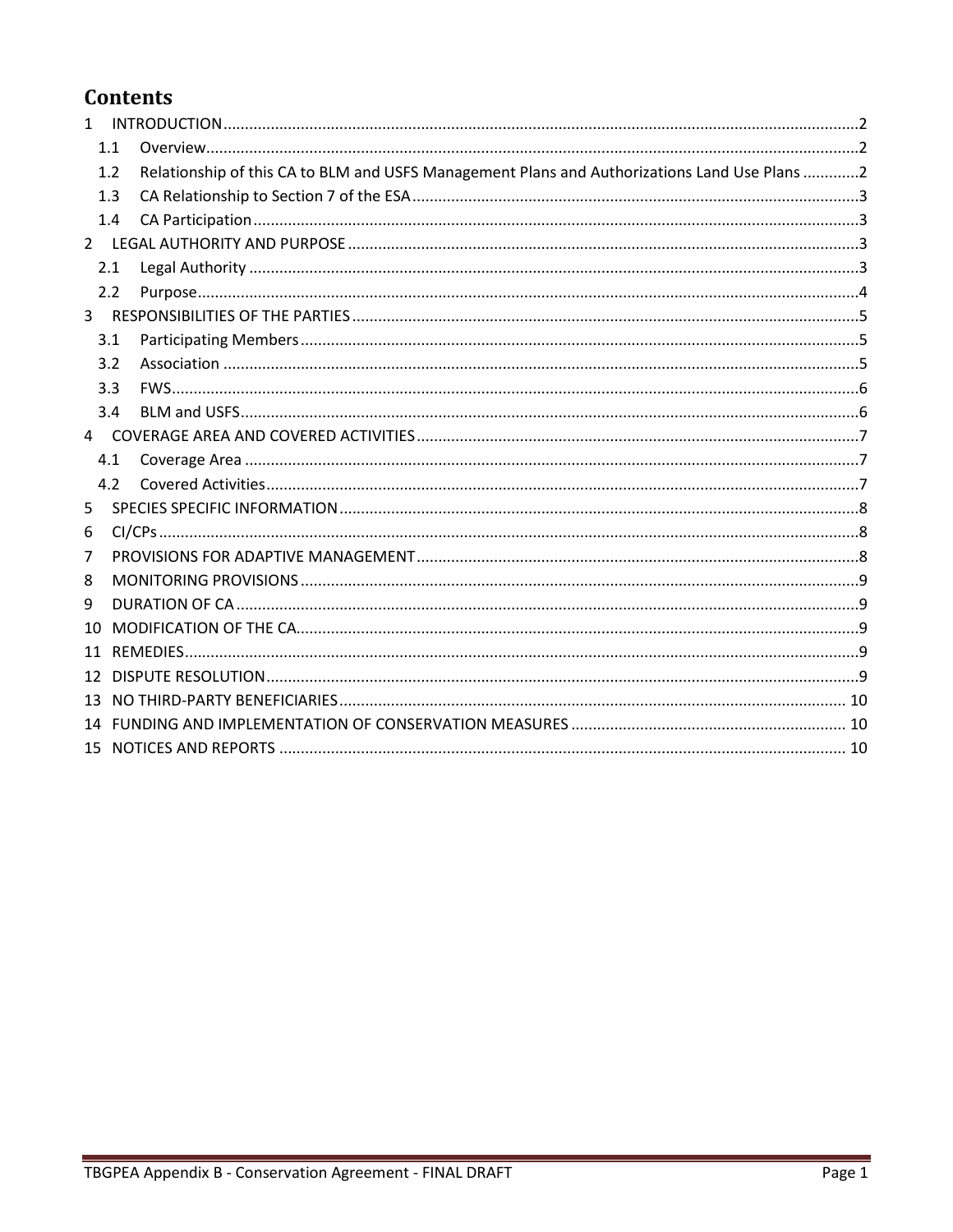NOTE: All capitalized terms and acronyms used in this CA are defined in Appendix I of this Strategy.

## <span id="page-2-0"></span>**1 INTRODUCTION**

#### **1.1 Overview**

<span id="page-2-1"></span>This CA for Sagebrush Steppe and Shortgrass Prairie Assemblages, along with the CCAA and CCA for these assemblages, are integral parts of the combined conservation Strategy. The Strategy and the three agreements implementing it were developed by the Association, in partnership with the FWS, BLM, and USFS, to address threats to eight at risk species, four in the Sagebrush Steppe Assemblage and four in the Shortgrass Prairie Assemblage. These species assemblages consist of the following: within the Sagebrush steppe ecotype, the greater sage-grouse, sagebrush sparrow, Brewer's sparrow, and the sage thrasher; and, within the Shortgrass Prairie ecotype, the black-tailed prairie dog, mountain plover, burrowing owl, and ferruginous hawk.

The purpose of this CA is to support implementation of the conservation Strategy on federal lands administered by the BLM and USFS in the Coverage Area by allowing eligible Participating Members, as defined below, to voluntarily implement the conservation Strategy for certain land use activities conducted on these federal lands pursuant to a BLM or USFS permit, lease or other authorization. As such, this document focuses on elements of the conservation strategy conducted on these federal lands where a BLM or USFS permit, lease or other authorization is reasonably foreseeable to exist in the future.

This CA is a voluntary agreement, administered by the Association, covering Participating Members who commit to implementing specific Conservation Measures that will reduce or eliminate threats to the Covered Species. It provides a mechanism for implementing and monitoring Conservation Measures that are applicable to the Coverage Area. Proactive conservation efforts are underway. In total, the Association and its members have invested nearly \$2.8 million from 2001 to 2013 to protect or enhance existing habitat.

#### **1.2 Relationship of this CA to BLM and USFS Management Plans and Authorizations Land Use Plans**

<span id="page-2-2"></span>The Conservation Measures voluntarily undertaken by Participating Members are in addition to those measures required in applicable RMPs, USFS Plans or authorized BLM or USFS permits, leases or other authorizations for the covered land use activities. Neither BLM nor the USFS can provide a CCA/CA Participant with absolute assurance that additional requirements relating to conservation of the eight Covered Species or their habitat will not be applied in the future under the agencies' respective management plans and authorizations. Similarly, in the case of federal lands, the BLM, the USFS and FWS cannot provide absolute assurance that additional requirements will not be applied under the ESA if one or more of the Covered Species is listed under this Act. However, the CCA/CA and the related Conference Opinion potentially used by Participating Members provides the best mechanism for increasing the probability that these authorized land use activities can continue on federal lands without additional measures or restrictions in the event any of the Covered Species are listed under the ESA. BLM and the USFS also agreed in the 2014 Interagency MOU (see Appendix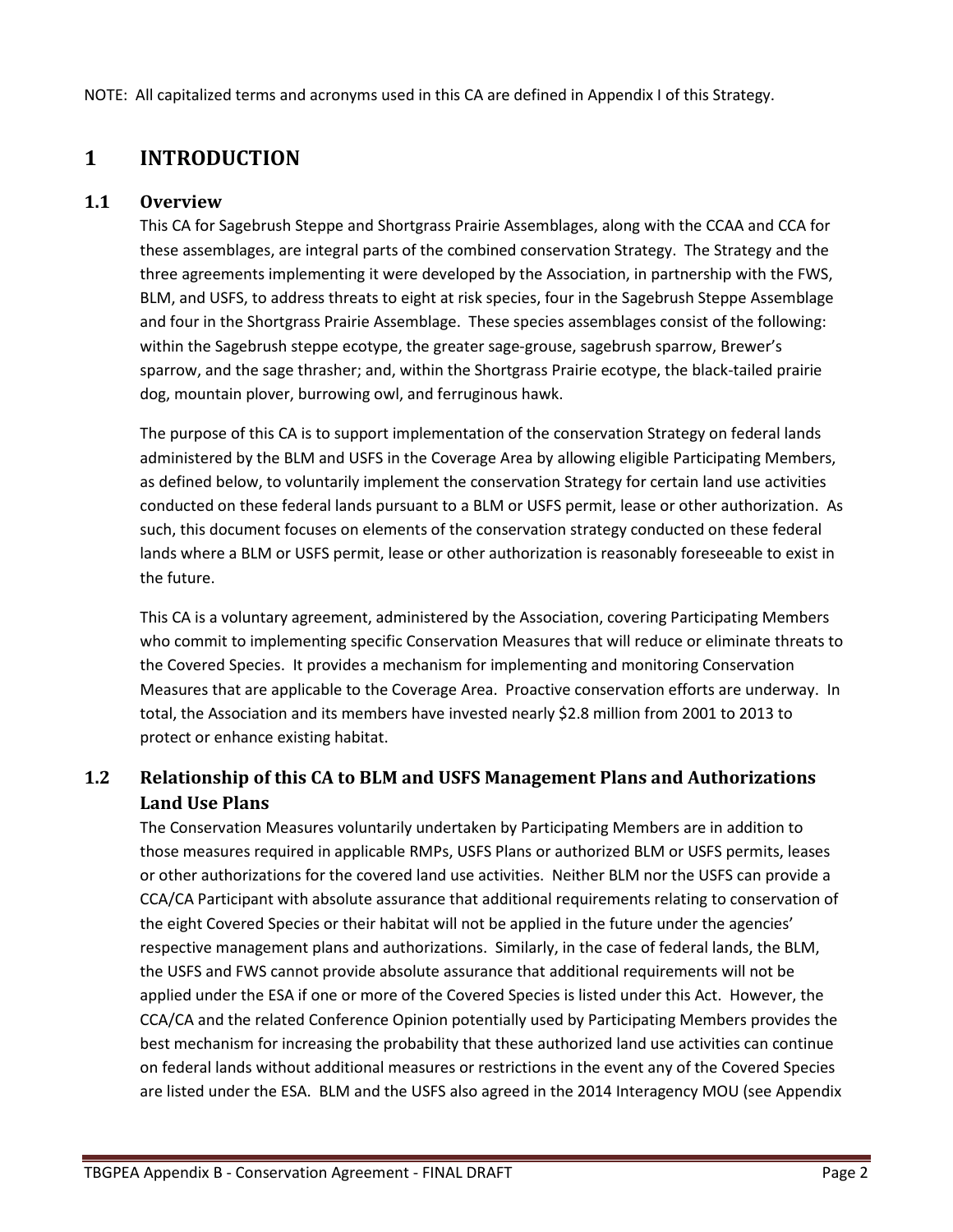H to this Strategy) that they are unlikely to impose additional measures, stipulations or restrictions pertaining to the Covered Species upon lands enrolled in the CCA/CA.

#### <span id="page-3-0"></span>**1.3 CA Relationship to Section 7 of the ESA**

Federal agencies have the option under ESA Section 7 and FWS regulation and policy to confer under the ESA regarding federal actions that may affect non-listed species in order to ensure that the action is not likely to jeopardize the species' continued existence. The FWS also supports a proactive approach to conserving at-risk species, which may reduce or eliminate the need for future protection of the species under the ESA. As a result, although not required by the ESA, the BLM and USFS have requested that FWS provide a "conference opinion" under ESA Section 7 on their implementation of the proposed CCA If a CA participant is successful in acquiring a lease, license, permit, contract or other instrument with a federal agency, benefits from the conference opinions may apply to them as well. The final Conference Opinions will include an incidental take statement that will anticipate the amount and type of take incidental to the implementation of the Strategy.

#### <span id="page-3-1"></span>**1.4 CA Participation**

The CA will use the same set of Conservation Measures required for CCA participation (Appendices C and D of this Strategy) and provide coverage for lessees, permittees, and licensees associated with Covered Activities occurring on federal property. Integration of the CA with the CCA and CCAA will provide for a robust conservation strategy for the Covered Species.

By signing this CA and the associated Interagency MOU, the BLM and USFS have agreed they are unlikely to impose additional measures or restrictions pertaining to the covered species through any lease, license, permit, contract or other instrument upon members participating in this CA. However, this applies only to Participating Members who remain in good standing with the Association and continue to meet the requirements of their CI/CPs (see Appendix E, Section 3 of this Strategy). The Association agrees to notify the BLM and/or USFS no later than 15 days after a CA participant drops their membership.

CI/CPs will be issued by the Association to members who voluntarily meet agreed-upon proactive Conservation Measures for property with CA coverage. These CI/CPs will be administered similarly to the CI/CPs for property with a federal nexus. For more information on how the Association will administer the CI/CPs, see Appendix E of the Strategy.

## <span id="page-3-2"></span>**2 LEGAL AUTHORITY AND PURPOSE**

#### <span id="page-3-3"></span>**2.1 Legal Authority**

Sections 2 and 7 of the Endangered Species Act of 1973, as amended, 16 U.S.C. 1531 *et seq*., authorize the FWS to enter into this CA. Section 2 of the ESA states that encouraging interested parties, through federal financial assistance and a system of incentives, to develop and maintain conservation programs is a key to safeguarding the Nation's heritage in fish, wildlife, and plants. Section 7 of the ESA requires the FWS to review programs that it administers and to utilize such programs in furtherance of the purposes of the ESA. By entering into this CA, the FWS is utilizing its conservation programs to further the conservation of the Nation's fish and wildlife.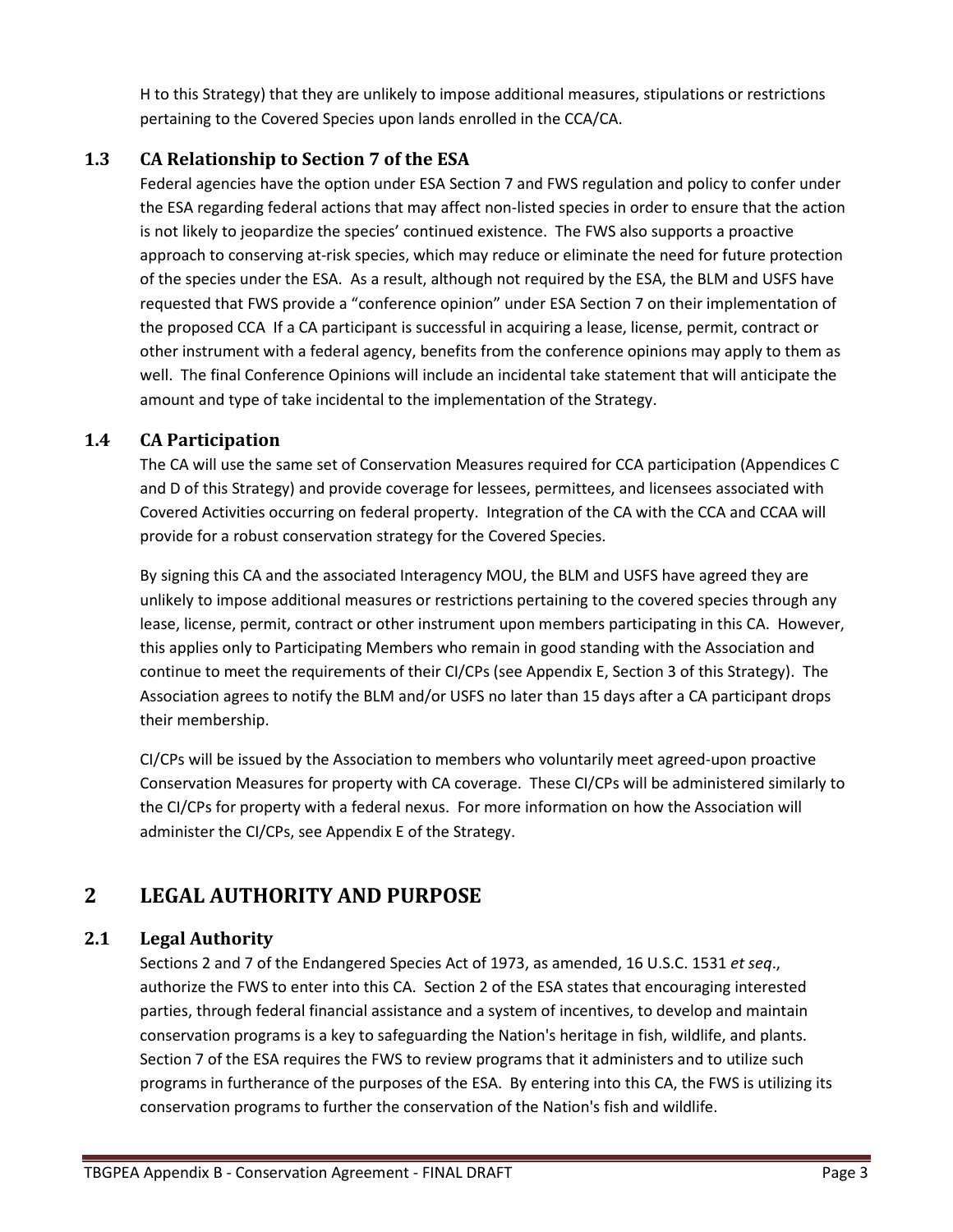The Federal Land Policy and Management Act (FLPMA, Section 307, 43 USC 1737), which provides overall direction to the BLM for conservation and management of public lands, allows the BLM to participate in conservation agreements. The BLM manual, Section 6840 ("Special Status Species Management") provides overall policy direction to BLM managers to conserve listed threatened or endangered species on BLM administered lands, and to assure that actions authorized on BLM administered lands do not contribute to the need to list species deemed by the BLM to be "sensitive." Finally, the BLMs 1998 "Guide to Agreements" notes that "Cooperative Management Agreements" are typically long-term agreements with other parties interested in joint management of wildlife habitats or other areas.

The National Forest Management Act of 1976, as amended, which provides overall direction to the USFS for conservation and management of public lands, allows the USFS to participate in conservation agreements. The Forest Service Manual, Sections 2600-2670, provides overall policy direction to USFS managers to conserve listed threatened or endangered species on USFS administered lands. Section 2670.12 directs the Forest Service to manage "habitats for all existing native and desired nonnative plants, fish, and wildlife species in order to maintain at least viable populations of such species", to conduct activities and programs "to assist in the identification and recovery of threatened and endangered plant and animal species", and to avoid actions "which may cause a species to become threatened or endangered."

#### <span id="page-4-0"></span>**2.2 Purpose**

The purpose of this CA is for the FWS, BLM, and USFS to join with the Association to proactively implement Conservation Measures for the Covered Species by preserving and enhancing habitat for these species, while reducing threats that are controllable within the defined Coverage Area. Primary objectives are to:

- provide a vehicle for proactive voluntary implementation of the Conservation Strategy on BLM and USFS-administered lands in the Coverage Area and allow for consistent management across federal and non-federal lands,
- coordinate and implement conservation actions to reduce or eliminate known threats associated with Covered Species within the Coverage Area,
- identify Conservation Priority Areas within the Coverage Area with input from the Conservation Advisory Committee,
- implement Conservation Measures where they are most likely to achieve lasting conservation benefit,
- support ongoing efforts, especially those of WGFD to establish or re-establish and maintain viable populations of the Covered Species in both 'occupied' and 'suitable, but unoccupied' habitats,
- encourage development and protection of suitable Covered Species habitat by giving Participating Members incentives to implement specific Conservation Measures,
- provide Participating Members a high degree of certainty that the Conservation Measures agreed to would be considered in the biological opinion, and thus, would reduce the likelihood of additional land use restrictions that might otherwise apply should any of the Covered Species become listed, and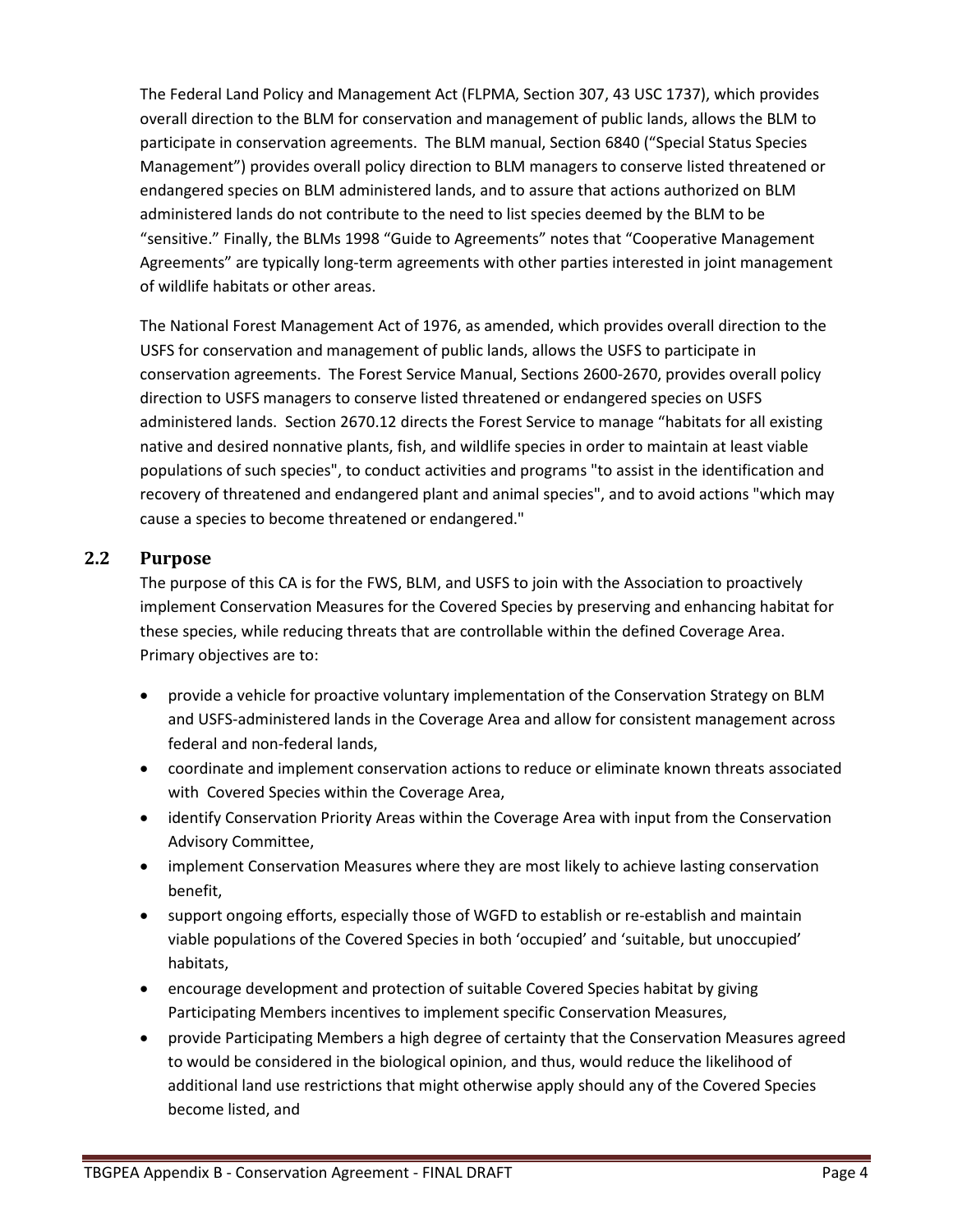<span id="page-5-0"></span>• allow industry to continue their operations through future leasing, licensing and/or permitting while protecting and improving habitat conditions for the Covered Species.

## **3 RESPONSIBILITIES OF THE PARTIES**

#### **3.1 Participating Members**

<span id="page-5-1"></span>To participate in the CA, interested property owners must be a member of the Association, have private property enrolled in the CCAA, and must participate in either or both of the CA Potential Mineral Development Areas (see Figure 2 in the CCAA of this Strategy) by working with the Association to complete and submit a CI/CP (see application process in Appendix E, of this Strategy; see example CI/CP in Appendix F), which will include the specific Conservation Measures that the member commits to implementing.

With respect to both federal and non-federal properties, the Participating Member agrees to implement Conservation Measures either on or off these properties as provided in the CI/CP, consistent with the conservation Strategy.

The Participating Member will:

- 1) Comply with the applicable terms and conditions of the CA
- 2) Implement all Conservation Measures identified within the CI/CP
- 3) Monitor as agreed to within the Conservation Measures and as described in their CI/CP
- 4) Report results of monitoring annually to the Association as described in their CI/CP
- 5) Notify the Association and FWS of any incidental take of Covered Species following listing as described in Section 8.5 of the parent CCAA.

#### **3.2 Association**

<span id="page-5-2"></span>Implement and administer this CA by:

- 1) Encouraging Association Members to participate in the CA Potential Mineral Development Areas applicable to their activities.
- 2) Working with appropriate land management / wildlife professionals and researchers to ensure that Conservation Measures remain current and incorporate appropriate best management practices.
- 3) Working with Participating Members to ensure CI/CPs include appropriate Conservation Measures, including best management practices to avoid impacts to migratory birds. All applicable CI/CPs will include conservation strategies to ensure that rangeland health is maintained, especially during drought.
- 4) Approving and signing CI/CPs utilizing the Conservation Measures detailed in Appendix C of this Strategy for sagebrush obligates and Appendix D of this Strategy for shortgrass prairie species. All CI/CPs will be available to the FWS, BLM, and USFS and summarized in the annual monitoring report.
- 5) Being the primary party responsible for conducting monitoring activities as specified in the Agreement (See Section 12, 13, and 14 in the CCAA and monitoring provisions in Appendices C and D).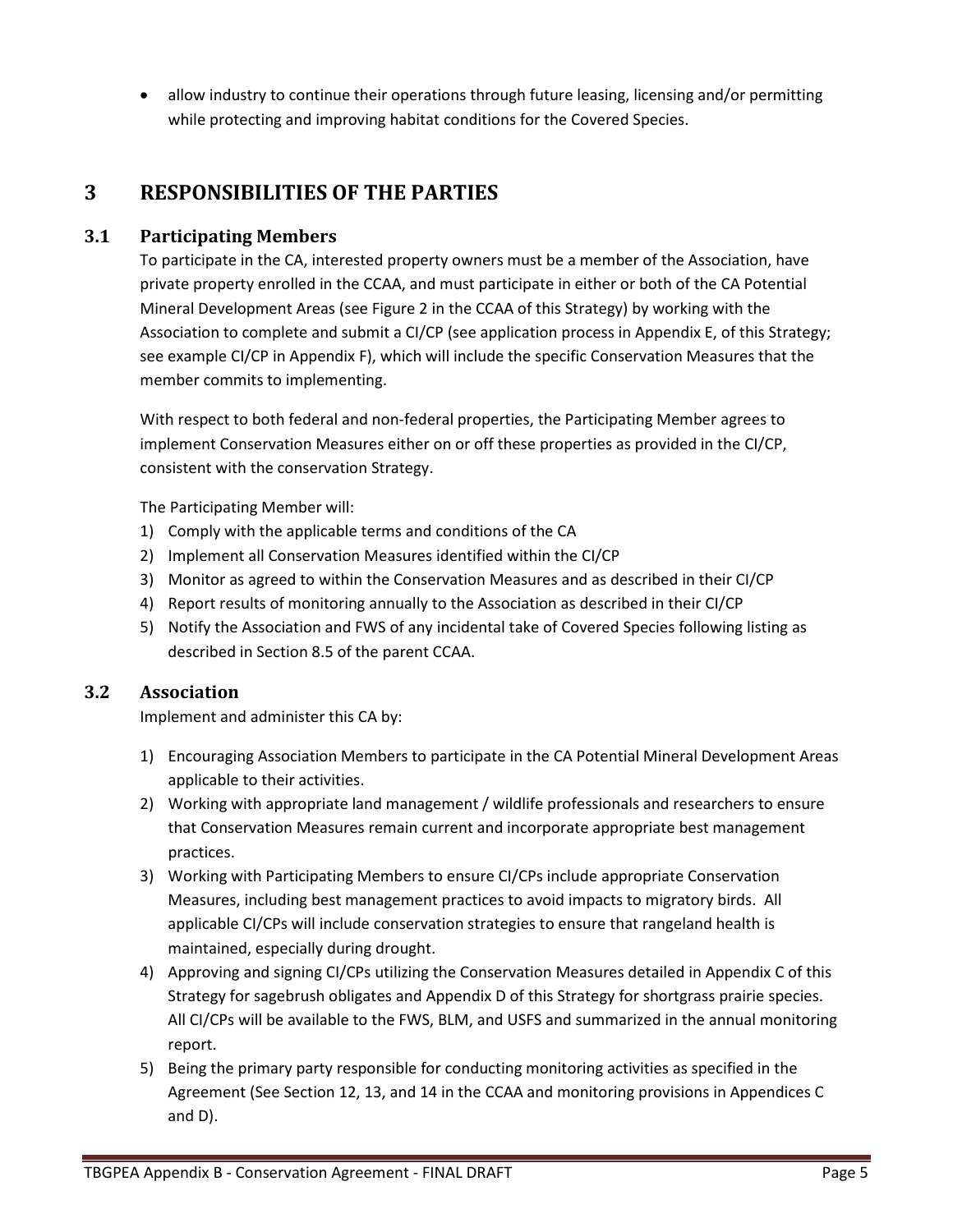- 6) Working with landowner members to ensure appropriate implementation of the provisions of their individual CI/CPs.
- 7) Submitting an annual report to the FWS, BLM, and USFS by March 15 of the following year, that documents activities implemented under this CA, their effects on the Covered Species, and effects of activities undertaken in prior years that require multi-year monitoring on Covered Species.

#### **3.3 FWS**

<span id="page-6-0"></span>The FWS agrees to provide the following administrative and technical assistance to aid the Association in implementing the Conservation Measures, subject to authorized and availability of appropriated funds:

- 1) Review monitoring and other reports submitted by the Association to the FWS for compliance with the terms of the Strategy and associated CI/CPs and notify the Association if more information is necessary.
- 2) Serve on the Conservation Advisory Committee, provide expertise on the management and conservation of the Covered Species, help to determine Conservation Priority Areas, provide assistance in developing and implementing CIs and CI/CPs, evaluate and process modifications or amendments, and provide assistance in coordinating implementation of this Agreement.
- 3) Help seek funding, if available, to achieve the Conservation Measures and implement monitoring and Adaptive Management activities outlined in the Conservation Measures given in Appendices C and D of this Strategy.
- 4) Provide technical assistance to the Association and Participating Members regarding migratory birds. This includes identifying potential impacts of the implementation of Conservation Measures during migratory bird nesting season and recommendations of best management practices to avoid impacts to migratory birds.

#### **3.4 BLM and USFS**

<span id="page-6-1"></span>The BLM and USFS agree to provide the following technical assistance to aid the Association in implementing the Conservation Measures, subject to authorized and availability of appropriated funds:

- 1) Serve on the Conservation Advisory Committee, provide expertise on the management and conservation of the Covered Species habitat, help to determine Conservation Priority Areas, provide assistance in developing and implementing CI/CPs, evaluate and process modifications or amendments and provide assistance in coordinating implementation of this CA.
- 2) Help seek funding, if available, to achieve the Conservation Measures and implement monitoring and Adaptive Management activities outlined in the Conservation Measures given in Appendices C and D.
- 3) Agree that BLM/USFS is unlikely to impose additional measures, stipulations or restrictions pertaining to the Covered Species upon Participating Members Covered Activities that are addressed in this CA and that are described in the CI/CP.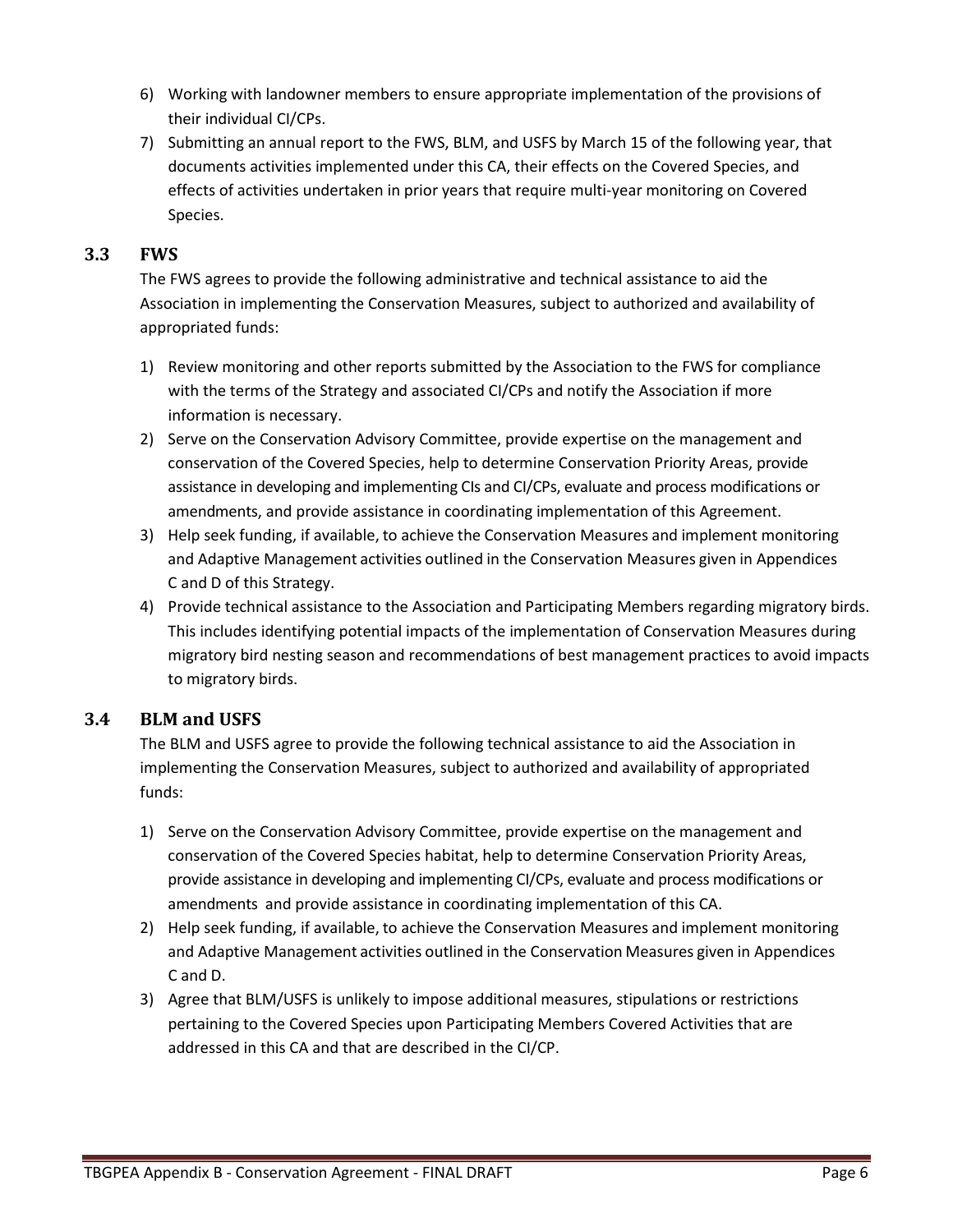## <span id="page-7-0"></span>**4 COVERAGE AREA AND COVERED ACTIVITIES**

#### **4.1 Coverage Area**

<span id="page-7-1"></span>The CA covers all lands in the Potential Coal Development Area and the Potential Oil and Gas Development Area. The Association will notify the FWS if new members desire coverage for other lands. New property would require FWS to make a determination whether it was adequately covered under the Strategy and under NEPA. The applicable Association Member shall fund any additional NEPA analysis that may be required.

Association Members engaged in livestock grazing and members developing energy resources provide a unique synergy for implementing cooperative Conservation Measures to achieve enhanced habitat conditions for the Covered Species. The system of Conservation Measures included in the Agreement has been structured to provide incentives and mechanisms to facilitate these cooperative efforts and ensure these Conservation Measures are successful. This process encourages voluntary, cooperative Conservation Measures occurring on enrolled acres across the landscape for the benefit of the Covered Species. When cooperative Conservation Measures occur, points credited to Participating Members will be proportional to the resources provided by each partner. These particular areas and associated acres will be defined in signed agreements between the individual Participating Member(s) and the Association and included as an attachment to the relevant CI/CP(s).

#### **4.2 Covered Activities**

<span id="page-7-2"></span>Covered activities will be specified in each CI/CP, as applicable. Covered Activities include the items set forth below and operations reasonably associated with the Covered Activities:

- 1. *General farm operations*: Cultivation of fields; planting, cultivation and harvesting small grain, seed and/or hay crops; irrigation by flooding or sprinklers; construction and placement of watering sources; installation, maintenance, and reconstruction of access roads, fences, and power lines; leasing of fee minerals; agricultural equipment operation; weed control; and construction and maintenance of farm houses (no subdivisions), outbuildings, fences and corrals.
- 2. *General ranching operations*: Grazing of forage; feeding hay and dietary supplements in feedlots and in pastures; calving and branding operations, including temporary penning of animals; disposal of dead animals; construction and placement of watering sources; installation of access roads, fences, and power lines; gathering and shipping livestock; general stewardship and animal husbandry practices; leasing of fee minerals; and construction and maintenance of ranch houses (no subdivisions), outbuildings, fences and corrals.
- 3. *Oil and gas production activities*: Exploration, construction, operation and maintenance of oil and gas wells, including production facilities, gathering systems, waste water reservoirs, access roads, fences, power lines, and other ancillary activities necessary to produce oil and gas from federal, state and fee mineral leases.
- 4. *Surface/in-situ mining activities*: Exploration, leasing, construction, operation and maintenance of a surface or in-situ mine. This would include activities such as establishment and utilization of mine facilities; overstripping operations (including drilling and blasting); stockpiling overburden and topsoil; mineral removal (including drilling and blasting); backfilling; grading; establishment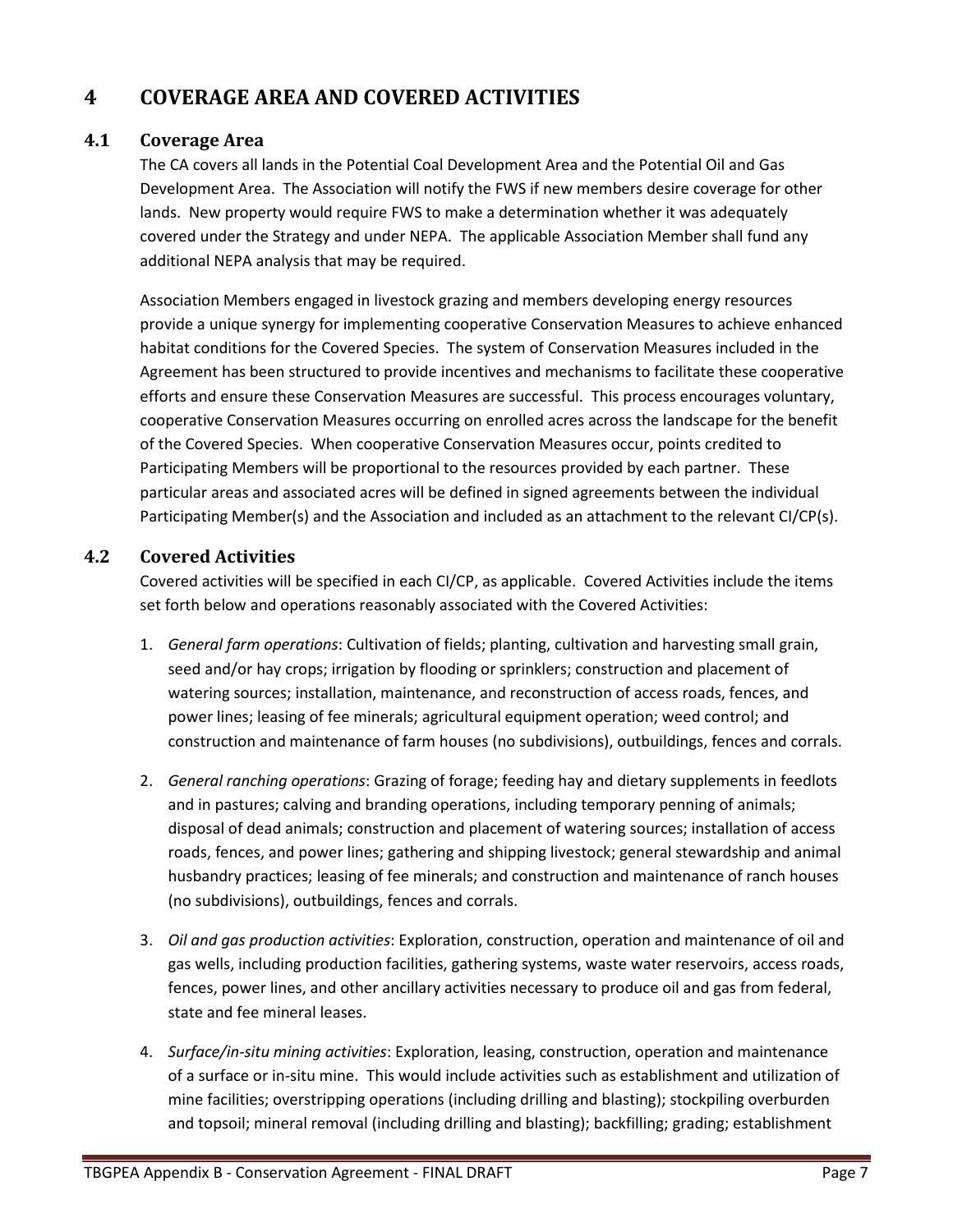and utilization of drainage diversions, sedimentation ponds, waste water reservoirs, haul roads, fences, power lines, and railroads; environmental monitoring activities, reclamation of mined lands including animal husbandry, and other ancillary activities necessary to mine minerals from federal, state and fee leases and reclaim associated mined lands. For example, surface coal mining involves progressive sequencing of topsoil salvage, overburden removal, coal removal, backfilling and recontouring, topsoil reapplication, seedbed preparation and reseeding, and animal husbandry. The active mining process moves progressively through this sequence. Active mining includes lands being contemporaneously reclaimed utilizing direct haul of topsoil and fill material along with material from stockpiles. Reclamation efforts correspond with fluctuations in mine production.

#### <span id="page-8-0"></span>**5 SPECIES SPECIFIC INFORMATION**

For a complete description of the natural history, status and distribution, and threats for the Covered Species, see the parent CCAA for Sagebrush Steppe Assemblage and Shortgrass Prairie Assemblage.

## **6 CI/CPs**

<span id="page-8-1"></span>A CI/CP is the mechanism for any Association Member that holds a lease, license, permit, contract or other authorization from BLM or USFS to conduct Covered Activities on BLM/USFS property in the Coverage Area to participate in the CA. See Appendix F of this Strategy for an example CI/CP and Appendix E for more details on implementation. Participation in the CA is limited, however, to individuals or entities that have enrolled non-federal lands they own or control in the CCAA. Each Participating Member signs a CI/CP that includes the non-federal property it wishes to enroll in the CCAA and identifies their desire to participate in one or more of the Potential Mineral Development Areas, and agrees to implement Conservation Measures where they are most likely to achieve conservation benefit to the Covered Species. If a Participating Member is successful in acquiring a lease, license, permit, contract or other instrument with a federal agency, the applicable area will be included in their CCA acreage calculations for determining the total conservation points necessary (see Appendix E for additional detail).

The Association will be responsible for enrolling Participating Members. As members of the Conservation Advisory Committee, the FWS, BLM, and USFS will work cooperatively with the Association to determine the Conservation Priority Areas where Conservation Measures are expected to achieve the greatest benefit.

## **7 PROVISIONS FOR ADAPTIVE MANAGEMENT**

<span id="page-8-2"></span>The Association, in conjunction with Participating Members and qualified consultants, will be responsible for monitoring as specified in each Conservation Measure. For a complete description of the Adaptive Management process, see the CCAA.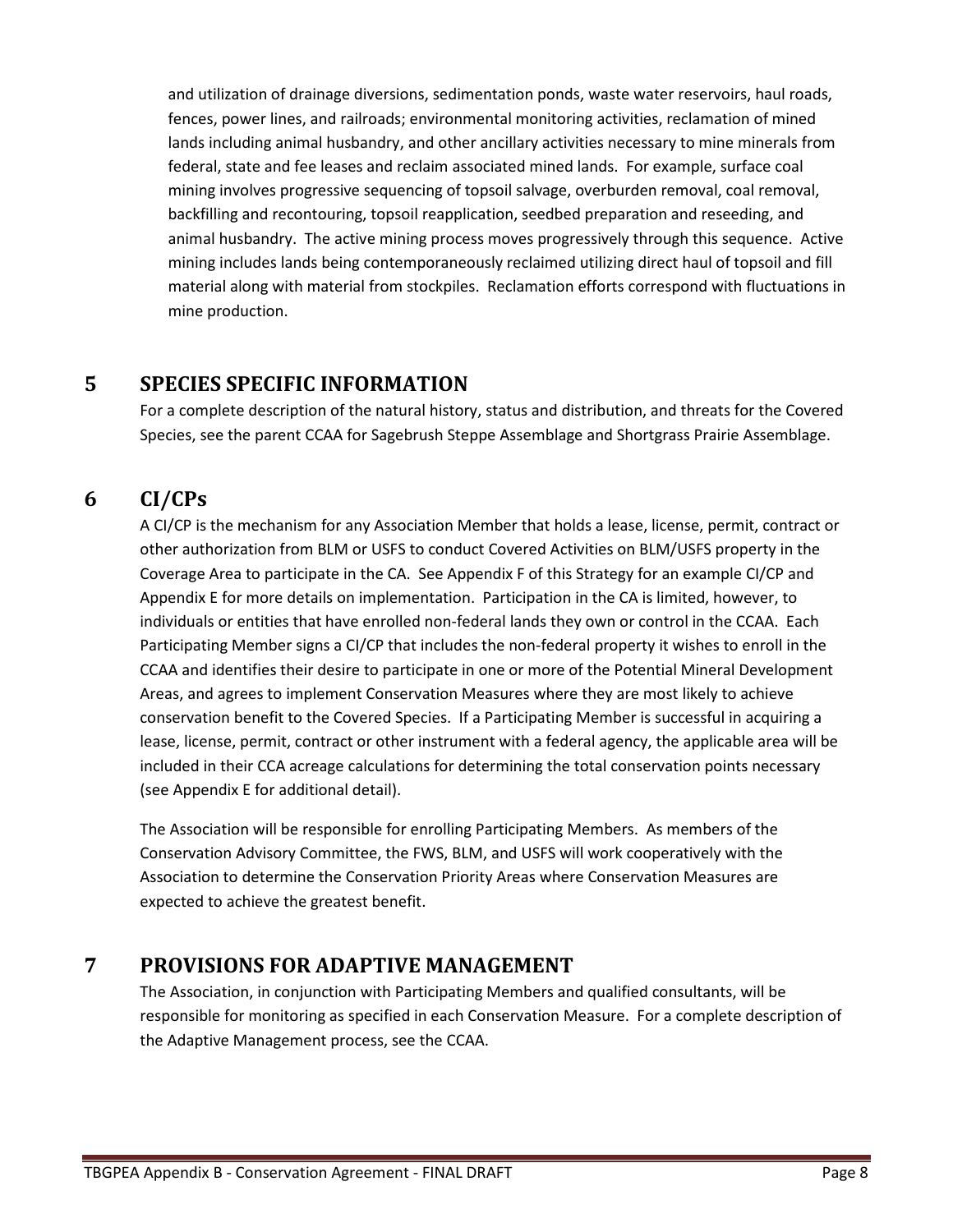## **8 MONITORING PROVISIONS**

<span id="page-9-0"></span>The parent CCAA for Sagebrush Steppe Assemblage and Shortgrass Prairie Assemblage contains all monitoring provisions and these provisions are incorporated into this CA by reference.

If species become listed under the ESA, the Association agrees to provide the FWS with an opportunity to rescue individuals, with the cooperation of BLM/USFS, of the Covered Species on lands with CA coverage prior to actions that would cause losses to occur, provided the Association is aware of these actions. Notification that Covered Species are available for rescue will be provided to the FWS at least 30 days in advance of the action that might cause take or otherwise impact the Covered Species. In no case will failure of the FWS to rescue identified Covered Species populations within the allotted time frame require Participating Members to delay any action(s) which could cause population losses to occur.

### **9 DURATION OF CA**

<span id="page-9-1"></span>The anticipated term of this CA, including any commitments related to funding under FWS programs, is 30 years, the same as the parent CCAA. However this CA will remain in effect until termination of the parent CCCA or until one or more of the participating parties terminates it. Any signatory may withdraw from this CA at any time by providing 30 days written notice to all other signatories. A decision to withdraw from the Agreement will result in, among other things, individual section 7 requirements to consult on all federal actions that may affect listed species.

## **10 MODIFICATION OF THE CA**

<span id="page-9-2"></span>Any signatory may propose modifications or amendments to this CA, by providing written notice to, and obtaining the written concurrence of, all other signatories. Such notice shall include a statement of the proposed modification, the reason for it, and its expected results. The signatories will use their best efforts to respond to proposed modifications to the CA within 60 days of receipt of such notice. Proposed modifications will become effective upon the receipt of all other signatories' written concurrence.

## **11 REMEDIES**

<span id="page-9-3"></span>No Party shall be liable in damages for any relief under this Agreement (including, but not limited to, damages, injunctive relief, personal injury, and attorney fees) for any performance or failure to perform under this Agreement. Furthermore, no Party has any right of action under this Agreement.

#### <span id="page-9-4"></span>**12 DISPUTE RESOLUTION**

The informal dispute resolution process among the signatory parties of the conservation Strategy may utilize the following steps to attempt resolve disputes, unless the parties agree upon another dispute resolution process, or unless an aggrieved party has initiated administrative proceedings or suit in federal court. This process will apply to resolution of any dispute between FWS and the Board as described in Appendix E, Section 6, of this conservation Strategy.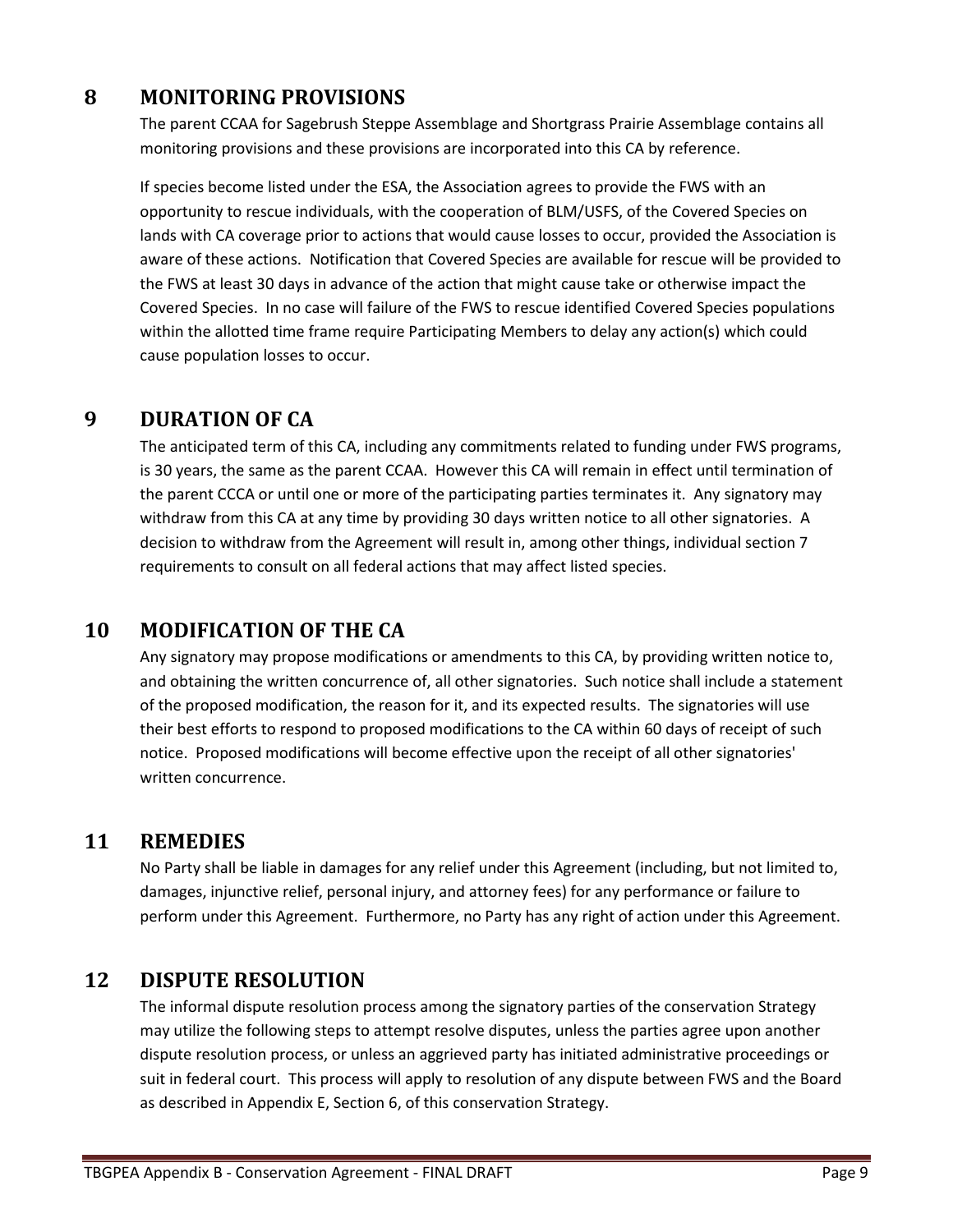- 1) The aggrieved party will notify the other parties of the potential violation, the basis for contending a violation has occurred, and the remedies it proposes to correct the alleged violation.
- 2) The party alleged to be in violation will have 30 days, or such other time as may be agreed, to respond.
- 3) Within 30 days after such response was provided or was due, representatives of the parties having authority to resolve the dispute will meet and negotiate in good faith toward a solution satisfactory to all involved parties, or will establish a specific process and timetable to seek such a solution.
- 4) If any issues cannot be resolved through such negotiations, the parties involved will consider nonbinding mediation and other alternative dispute resolution processes and, if a dispute resolution process is agreed upon, will make good faith efforts to resolve all remaining issues through that process.

## **13 NO THIRD-PARTY BENEFICIARIES**

<span id="page-10-0"></span>The CA does not create any new right or interest in any member of the public as a third-party beneficiary, nor shall it authorize anyone not a party to the Strategy to maintain a suit for personal injuries or damages pursuant to the provisions of this Strategy. The duties, obligations, and responsibilities of the parties to this Strategy with respect to third parties shall remain as imposed under existing law.

## <span id="page-10-1"></span>**14 FUNDING AND IMPLEMENTATION OF CONSERVATION MEASURES**

This CA is subject to available funding and staffing. This does not impose financial obligations beyond appropriations. The parties to this agreement are committed to seeking funding to implement this conservation agreement each year.

#### <span id="page-10-2"></span>**15 NOTICES AND REPORTS**

Any notice or reports, including monitoring and annual reports, required by this CA shall be delivered to the person listed below as appropriate:

Thunder Basin Grasslands Prairie Ecosystem Association 671 Steinle Rd Douglas, WY 82633

Field Supervisor, Wyoming Field Office U.S. Fish and Wildlife Service 5353 Yellowstone Road, Suite 308A Cheyenne, WY 82009

State Director Bureau of Land Management Box 1828 Cheyenne, WY 82003-1828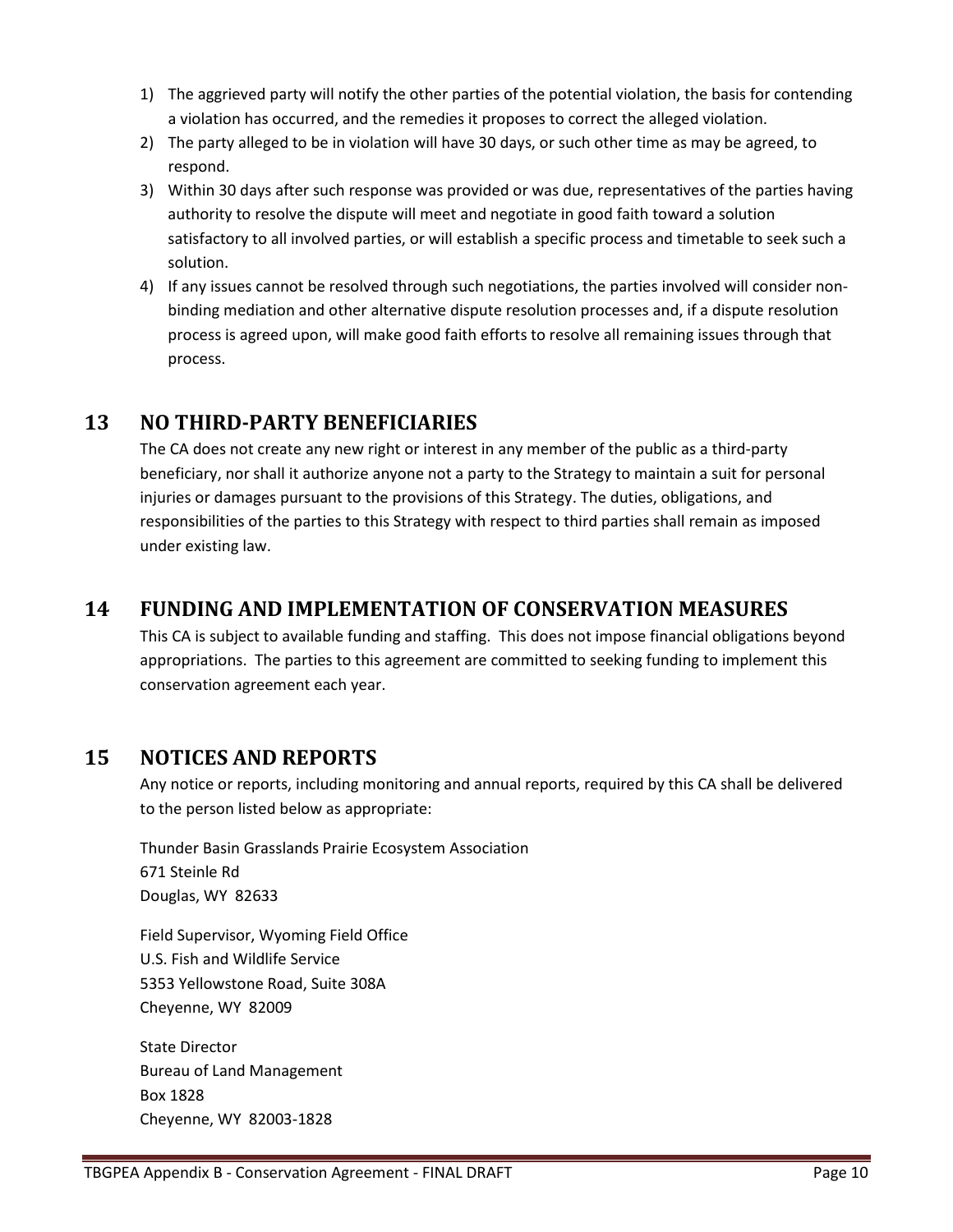Forest Supervisor US Forest Service 2468 Jackson St Laramie, WY 82070-6535